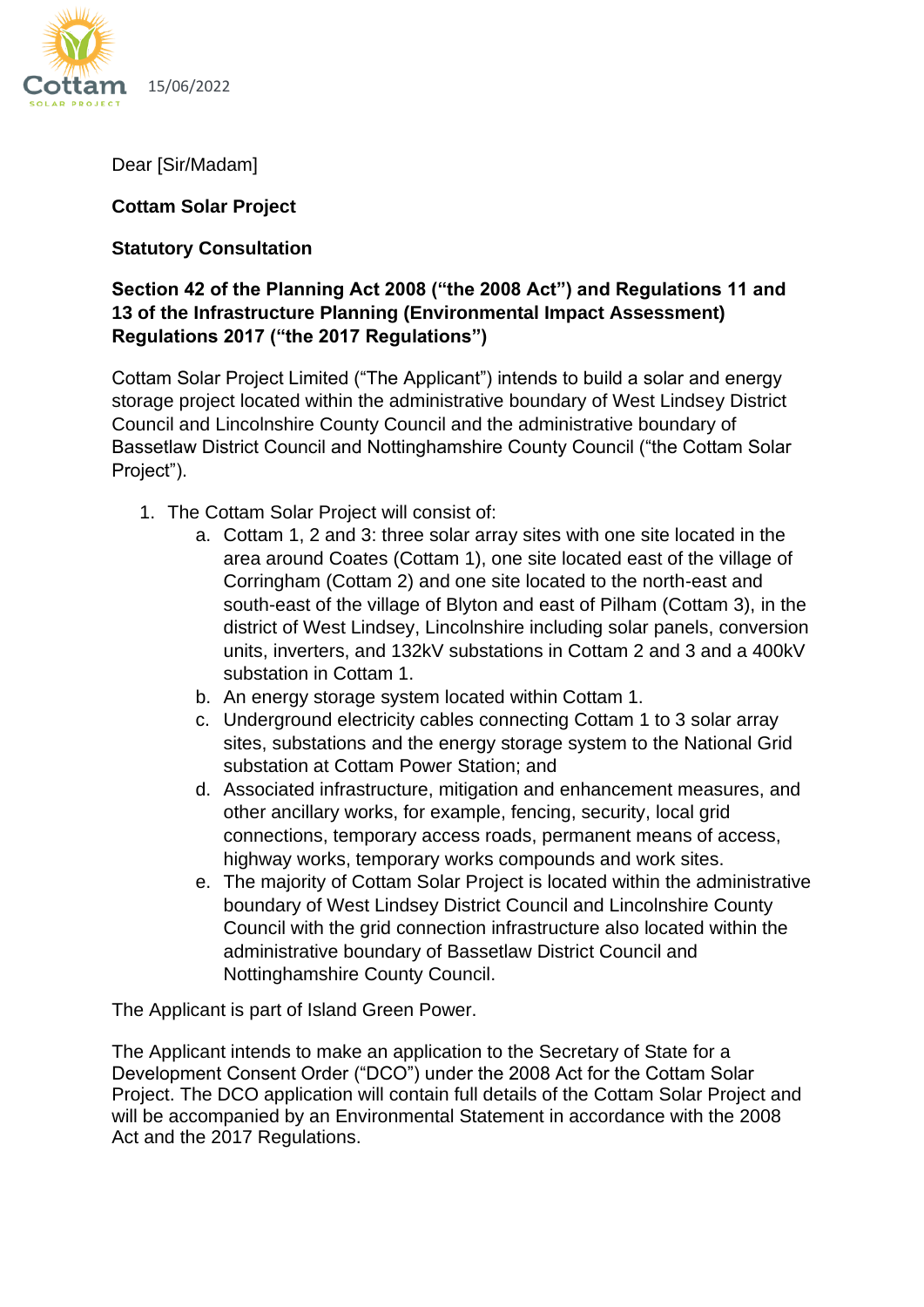

15/06/2022

### **Consultation on the Cottam Solar Project**

The Cottam Solar Project is currently in the pre-application stage. As part of that process the Applicant is required to carry out consultation on the proposed DCO application before it is submitted. Your feedback as part of this consultation will be considered before the Applicant finalises its DCO application and will also be reported to the Planning Inspectorate when the application is submitted. Any representations you have already made will also be reported.

We are writing to you as you have been identified as a consultee for the purpose of section 42 of the Planning Act 2008/or Regulation 11 of the Infrastructure Planning (Environmental Impact Assessment) Regulations 2017, or it has been decided it would be appropriate to consult in any event.

This consultation includes:

- Consultation with prescribed bodies, host and neighbouring authorities (under section 42 of the 2008 Act);
- Consultation with any persons with an interest in the land affected by Cottam Solar Project (under section 42 and section 44 of the 2008 Act);
- Consultation with the local community in the vicinity of Cottam Solar Project (under section 47 of the 2008 Act); and
- General public consultation on Cottam Solar Project (under section 48 of the 2008 Act).

This consultation will run from **15 June 2022 until 27 July 2022**.

In addition, section 48 of the 2008 Act and Regulation 13 of the 2017 Regulations require the Applicant to publicise its proposed DCO application. A formal notice publicising the proposed application is therefore enclosed with this letter and sets out further details regarding the consultation.

# **Consultation materials**

The Applicant has prepared a Preliminary Environmental Information Report ("PEIR"), which has been informed by the Scoping Opinion issued by the Planning Inspectorate and which reports the results of the Environmental Impact Assessment ("EIA") that has been carried out to date. The PEIR forms the basis of this consultation and also includes a non-technical summary. The purpose of the PEIR is to enable consultees to understand the likely environmental effects of the Cottam Solar Project and to help inform consultation responses. It should be noted that the EIA is an ongoing process and the design of the Cottam Solar Project will continue to evolve during the pre-application stage.

Copies of the consultation materials are available free of charge online at [www.cottamsolar.co.uk](http://www.cottamsolar.co.uk/) under the document library heading and include:

1. The PEIR (including appendices, plans and figures);